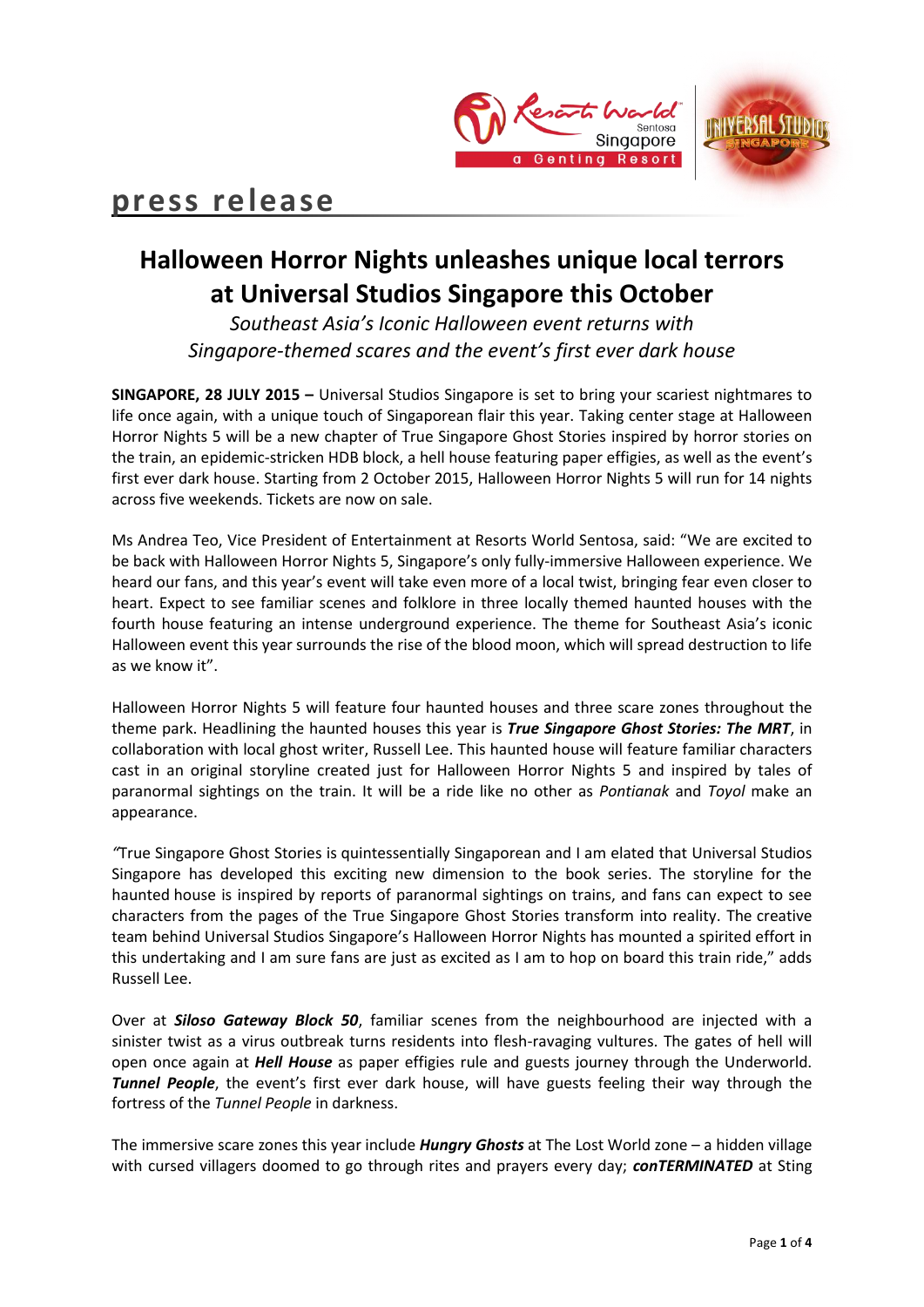Alley – a quarantined sector where forsaken and diseased inhabitants fight for their survival; as well as *The Invaders* at the New York zone – where a meteor-like alien space probe crashes into Earth and its extra-terrestrial inhabitants take over.

"As always, visitors to Halloween Horror Nights 5 can expect a high quality production that has become synonymous with Universal Studios Singapore over the years. It is set to be one of the scariest editions of Halloween Horror Nights yet, and we are looking forward to spread the horror" added Ms Teo, who is also the Executive Producer of Halloween Horror Nights 5.

Ardent fans who want to relive the scares again and again may purchase the *Frequent Fear Pass*. Now made available for all 14 event nights, the pass allows for unlimited visits to the event. This year, guests may also sign up for the new *Behind The Screams* tour. Only available on select nights with limited spots, the lights on tour grants an exclusive and inside peek. The tour is only available for guests who have signed up for a daytime VIP tour or RIP tour of Halloween Horror Nights.

Beyond the scares, select rides and attractions will also be open throughout the event for even more thrills. These include *Battlestar Galactica: HUMAN vs CYLON*, *Puss In Boots' Giant Journey*, *TRANSFORMERS The Ride: The Ultimate 3D Battle* and more. There will also be a special screening of the *Scared Shrekless* feature film at Shrek 4-D Adventure on event nights.

Back stories of the haunted houses and scare zones will be unveiled over the next few weeks at [www.halloweenhorrornights.com.sg.](http://www.halloweenhorrornights.com.sg/) Fans will also only gain interactive sneak peeks into the haunted houses.

Ticketing information can be found in Annex A. For more information and reservations, guests may visit [www.halloweenhorrornights.com.sg,](http://www.halloweenhorrornights.com.sg/) [www.rwsentosa.com,](http://www.rwsentosa.com/) call our hotline +65 6577 8899 or contact their local travel agents.

 $-$  End  $-$ 

#### **ABOUT RESORTS WORLD SENTOSA**



Resorts World Sentosa (RWS), Asia's ultimate destination resort, is located on Singapore's resort island of Sentosa. 2015 marks the resort's fifth anniversary, and RWS will celebrate with a line-up of new offerings and special promotions. Spanning 49 hectares, RWS is home to key attractions including the region's firstand-only Universal Studios theme park, S.E.A. Aquarium (one of the world's largest aquariums), Adventure Cove Waterpark and Dolphin Island. Other

attractions include a Maritime Experiential Museum, an award-winning destination spa, a casino, six unique hotels, the Resorts World Convention Centre, celebrity chef restaurants, and specialty retail outlets. The resort also offers world-class entertainment, from original resident productions to concerts and public shows such as the Crane Dance and the Lake of Dreams. RWS has been named "Best Integrated Resort" since 2011 for four consecutive years at the TTG Travel Awards which recognises the best of Asia-Pacific's travel industry.

RWS is wholly owned by Genting Singapore, a company of the Genting Group. For more information, please visi[t www.rwsentosa.com.](http://www.rwsentosa.com/)



Page **2** of **4**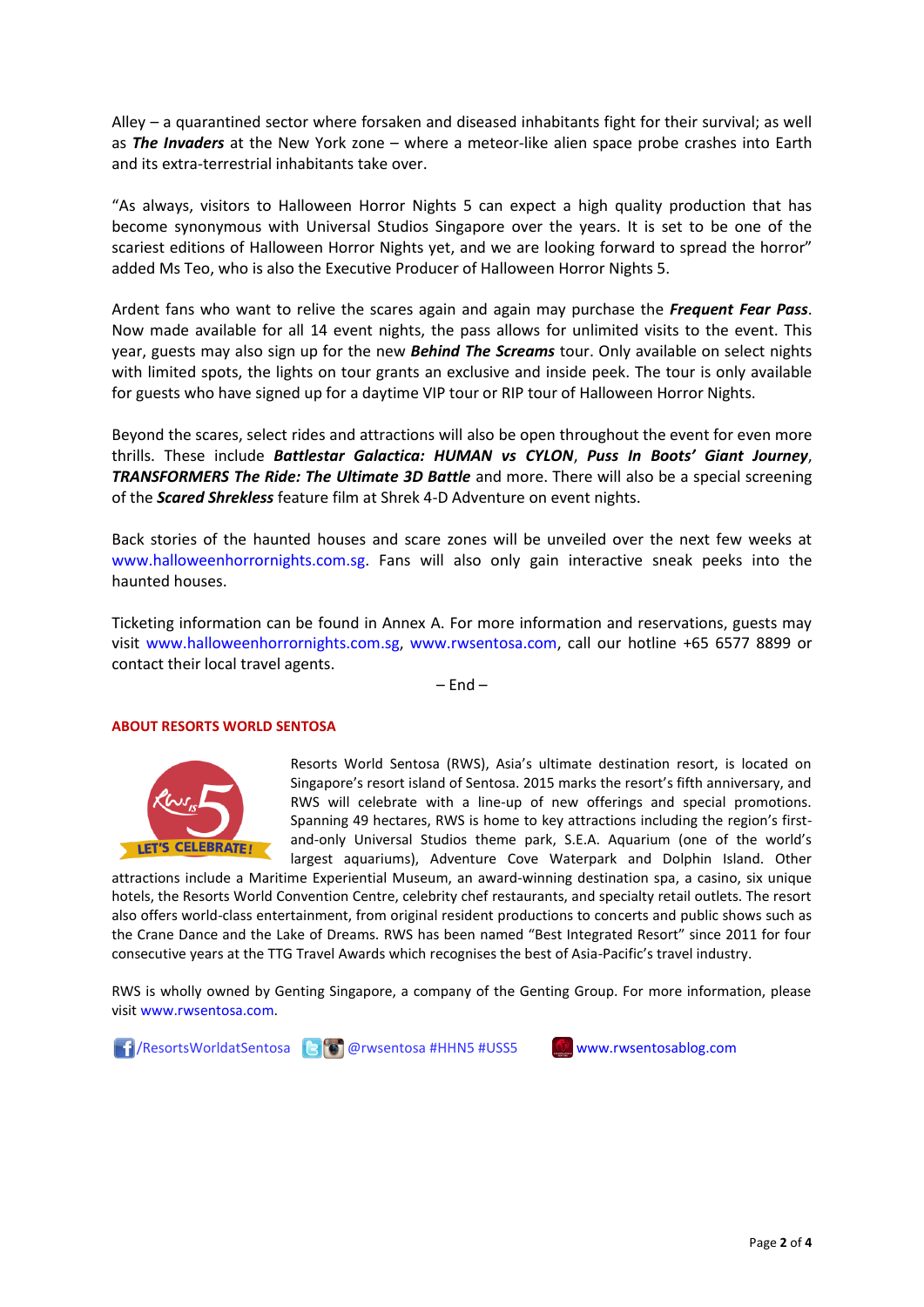#### **ABOUT UNIVERSAL PARKS & RESORTS**

Universal Parks & Resorts (UPR), a unit of Comcast Corporation's NBCUniversal, offers guests around the globe today's most relevant and popular entertainment experiences. With three-time Academy Award winner Steven Spielberg as creative consultant, its theme parks are known for creating emotional connections with guests through some of the world's most thrilling and technologically advanced film- and television-based attractions. NBCUniversal owns and operates a valuable portfolio of news, sports and entertainment networks; Universal Studios, a premier motion picture company; significant television production operations; a leading television stations group; and world-renowned theme parks. NBCUniversal is wholly owned by Comcast, a global media and technology company.

#### **MEDIA CONTACTS**

**Resorts World Sentosa** Linette Lin / Clement Ng D: +65 6577 9762/ +65 6577 9761 M: +65 9277 2738/ +65 9815 4490 [linette.lin@rwsentosa.com](mailto:linette.lin@rwsentosa.com) / [clement.xjng@rwsentosa.com](mailto:clement.xjng@rwsentosa.com)

**Ogilvy PR (for Resorts World Sentosa)** Alvin Yeo / Hazlyn Aidzil D: +65 6213 9997/ +65 6213 7903 M: +65 9623 3432/ +65 9383 3239 [alvin.yeo@ogilvy.com](mailto:alvin.yeo@ogilvy.com) / [nurhazlyn.aidzil@ogilvy.com](mailto:nurhazlyn.aidzil@ogilvy.com)

## **Note to Editors**

- 1. Please use the following photo captions for visuals.
- *2.* High resolution photos can be downloaded from link: [http://HHN5.rwsentosa.media.](http://hhn5.rwsentosa.media/)
- *3.* All photos are to be attributed to: *Universal Studios Singapore ® & © Universal Studios. All Rights Reserved.*



Halloween Horror Nights 5 will see the descent of the ominous blood moon and evil will reign. Southeast Asia's iconic Halloween event will return to Universal Studios Singapore with uniquely Singapore scares this year.

## ক